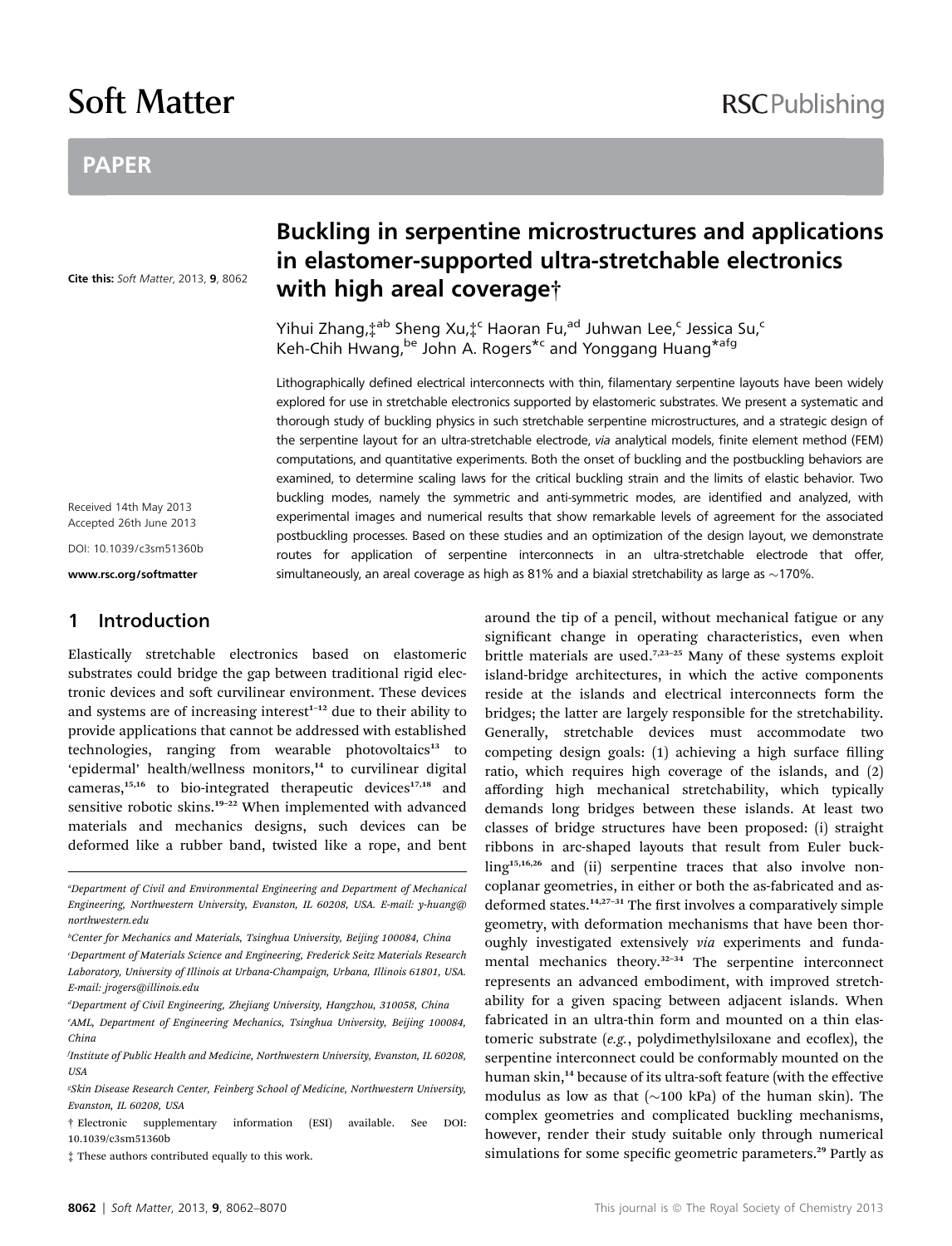a result, the general, underlying mechanics that govern the critical buckling and postbuckling processes remain unclear, and scaling laws have not been reported previously.

The motivation of this study is to present a systematic investigation of the onset of buckling and postbuckling behavior in serpentine interconnects, and to demonstrate a strategic design of an electrode with both high stretchability and areal coverage, through combined analytical modeling, numerical simulations, and experimental observations. Here, we focus on the serpentine interconnects that are not bonded to the elastomeric substrate such that they could deform freely and the interconnect–substrate interaction could be neglected. Such a type of serpentine interconnect could be realized in fabrication through two approaches: (i) adopting the molded relief structure on the elastomeric substrate,<sup>26,35</sup> and bonding the islands onto the top of the raised relief, as shown in Fig. 1a; (ii) using a flat substrate, and selectively bonding the islands onto the substrate,<sup>29,36</sup> while leaving the serpentine interconnect with a weak interaction with the substrate. For some applications,14,30,37–<sup>39</sup> the serpentine interconnects could be either bonded to or embedded in the substrate such that the substrate would exert a strong constraint on the deformation of serpentine interconnects, which is beyond the scope of the present study. For free-standing serpentine interconnects adopted in

stretchable electronics, they usually have much smaller thicknesses (e.g., several hundreds of nanometers) than their widths (e.g., several tens of microns),<sup>14,27,29</sup> so as to offer a high flexibility. When stretching such serpentine interconnects, the inplane bending deformation would induce a relatively large strain energy, and thus buckling would occur to trigger out-ofplane bending and twisting, *i.e.*, the so-called lateral buckling,<sup>40</sup> so as to reduce the strain energy. Our theoretical and numerical analyses show two different buckling modes and the associated postbuckling processes, which are validated by experiments. The correlations between the stretchability and various geometric parameters are established, as design guidelines for practical applications. Furthermore, we demonstrate an optimized serpentine interconnect as part of an ultra-stretchable metal electrode that offers both high areal coverage of islands and large stretchability at the system level, thereby outperforming examples reported previously.

## 2 Experimental section

On a silicon wafer, sequential spin coating defined a bilayer of poly(methyl methacrylate) (Microchem, PMMA 495 A2, 3000 rpm for 30 s, baked on a hotplate at 180  $^{\circ}$ C for 2 min) and polyimide (Sigma Aldrich, PI, from poly(pyromellitic



Fig. 1 (a) Schematic of the island-bridge structure with serpentine geometry; (b) optical image of the as-fabricated serpentine structures; (c) illustration of geometric parameters for a serpentine interconnect with  $m$  unit cells. The scale bars in (b) are 5 mm.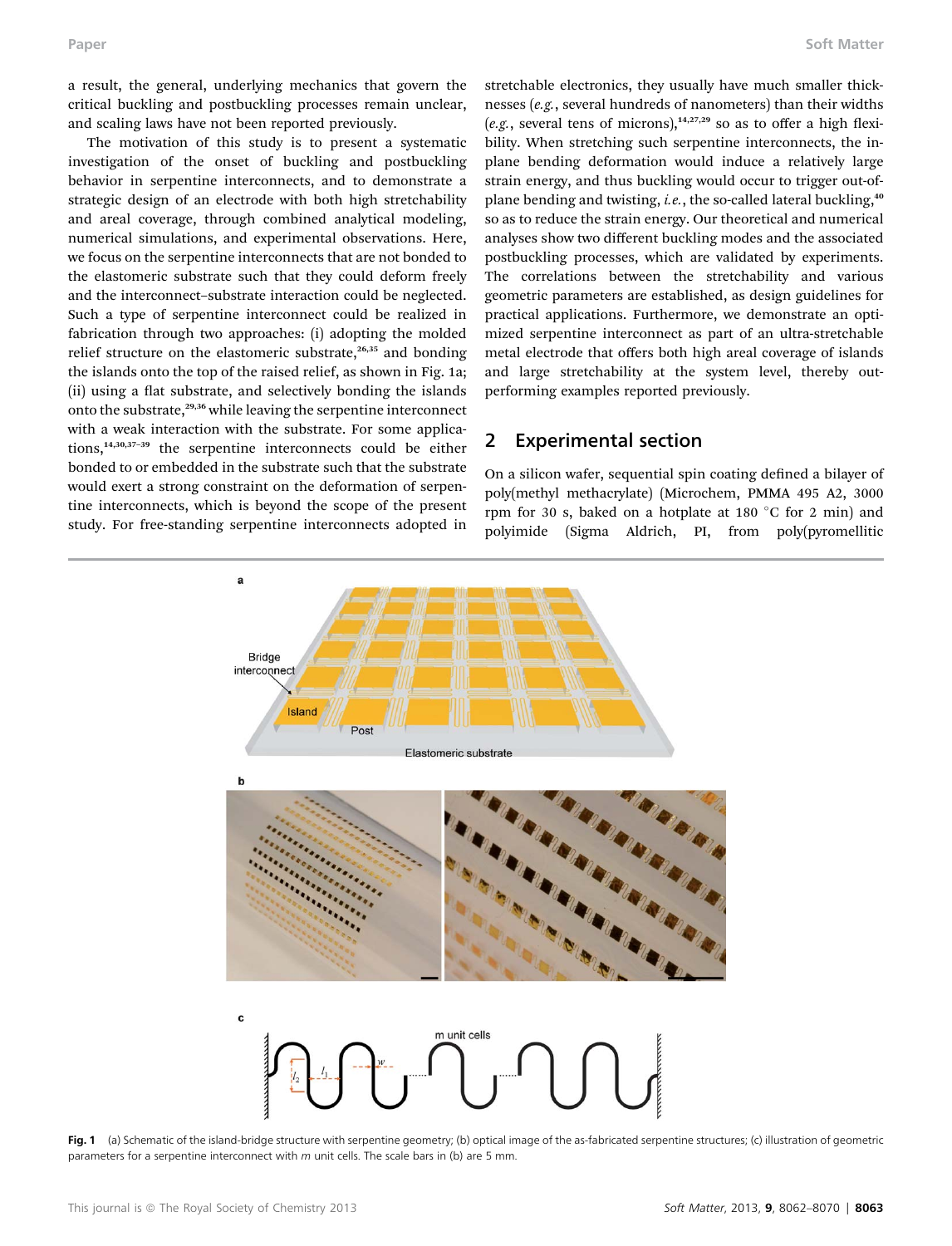dianhydride-*co*-4,4′-oxydianiline)amic acid solution; 4000 rpm for 30 s, baked on a hotplate at 150  $\degree$ C for 4 min and then in a vacuum oven at 10 mT and 250  $\degree$ C for 1 h). The 600 nm thick layer of Cu was deposited by electron beam evaporation onto the cured PI. Photolithography (AZ Electronic Materials, AZ5214E) and etching (Transene Company, type CE-100 copper etchant at room temperature for  $10 s$ ) defined patterns in the metal. After removing the residual photoresist with acetone, spin coating formed another layer of PI on top of the entire structure. Next, photolithography (AZ Electronic Materials, AZ 4620, 2000 rpm for 30 s, baked at 110 for 4 min) and oxygen plasma reaction ion etching (300 mT, 20 sccm  $O_2$ , 200 W for 10 min) patterned the PI in geometries to match the metal traces, thereby placing the metal between the two PI layers, at the neutral mechanical plane.

Immersion in hot acetone ( $\sim 60$  °C) partially undercut the underlying PMMA layer, thereby allowing the entire structure to be retrieved from the silicon wafer onto the surface of a piece of water soluble tape (3 M, Inc.). Electron beam evaporation of Ti  $(5 \text{ nm})/\text{SiO}_2$  (50 nm) through a shadow mask formed backside coatings aligned to the square metal islands. Thin  $(250 \mu m)$  thick) silicone substrates (Smooth-On, Ecoflex) were prepared by mixing two components in a 1 : 1 weight ratio, spin-coating (300 rpm for 30 s) the resulting material onto a silicon substrate with arrays of trenches (250  $\mu$ m deep) that match the geometry and layout of the islands in the island-bridge electrode structure, and then curing it (120 min at room temperature). The as-fabricated silicone substrate with a post array was then activated by exposure to ultraviolet induced ozone for 5 min. Laminating the electrode structures onto the silicone substrate led to strong irreversible bonding upon contact in a way that every island was bonded onto a post and the bridge interconnects were freely suspended between the posts. The water soluble tape was removed by placing the substrate under running tap water for about 1 hour. Mechanical testing was performed with customized uniaxial and biaxial stretchers. Images of the deformed interconnects were collected with a digital single-lens reflex camera.

### 3 Results and discussion

A schematic illustration of a generic island-bridge structure with serpentine interconnects is shown in Fig. 1a, where periodically distributed posts are adopted to allow freely suspended serpentine interconnects. Optical images and schematic illustrations of the geometry of an individual serpentine interconnect are shown in Fig. 1b and c. A representative unit cell consists of two half circles and two straight lines with the length  $l_2$  and spacing  $l_1$  (Fig. 1c). The number of unit cells in each serpentine interconnect is  $m$ . The cross-section has the width  $w$ and thickness t. As shown in the following, these parameters affect mechanical deformation via three non-dimensional parameters, namely the length/spacing ratio  $\alpha = l_2/l_1$ , number m of unit cells, and cross-sectional aspect ratio  $t/w$ . The following subsections present detailed analysis of the effects of these geometric parameters on buckling behaviors, and further demonstrate an optimized design. The active devices are much stiffer than the buckled interconnects, and therefore their deformation has a negligible effect on buckling of interconnects,<sup>27,29,33</sup> as in the following.

#### 3.1 Onset of buckling

The serpentine interconnect spans the space between two rigid device islands (e.g., in Fig. 1a), corresponding to clamped boundary conditions at the two ends. Upon stretching of the entire structure, the serpentine is pulled from the two ends, such that each straight wire and the arc wire segment undergoes combined shearing and bending. As the applied strain reaches a critical value, lateral buckling (or shear buckling) occurs to reduce the strain energy.<sup>34,40</sup> Similar to Euler buckling, the critical buckling load  $(P_{cr})$  in the case of lateral buckling can be expressed in the form of  $P_{\text{cr}} = \sqrt{\text{EI}_1\text{GI}_T}/(C_1L)^2$ ,<sup>34</sup> where L is a length scale of the structure,  $C_1$  is a constant that depends on the boundary conditions, and the torsion stiffness  $GI_T (= wt^3/3)$ and out-of-plane bending stiffness  $EI_1$  (=  $wt^3/12$ ) are much smaller than the in-plane stiffness ( $EI_3 = w^3t/12$ ) when the cross-section is small (e.g.,  $t/w < 1/2$ ). For a serpentine interconnect with two length parameters,  $l_1$  and  $l_2$ , the critical buckling load is given by

$$
P_{\rm cr} = \frac{wt^3 \sqrt{\rm EG}}{f_1(m)l_1^2 + f_2(m)l_1l_2 + f_3(m)l_2^2},\tag{1}
$$

where  $f_1$ ,  $f_2$  and  $f_3$  describe the contributions of each secondorder term of length scale to the lateral buckling. These quantities, which depend only on the number  $(m)$  of unit cells in the serpentine, are given in Table S1 (see ESI for details†). The critical buckling strain for the entire structure can be obtained analytically as (see ESI and Fig. S1 for details†)

$$
\varepsilon_{\rm cr} = \frac{P_{\rm cr} l_1^2}{48 \, \text{EI}_3} \left[ 4\alpha (\alpha^2 + 6) + 3\pi (2\alpha^2 + 1) - \frac{36(\alpha^2 + \pi \alpha + 2)^2}{8\alpha + \pi + 8(2\alpha + \pi)m^2} \right],\tag{2}
$$

where  $EI_3 = w^3t/12$  is the in-plane bending stiffness. Substitution of eqn (1) into eqn (2) shows that the critical buckling strain is linearly proportional to the square of the aspect ratio,  $t^2/w^2$ , and is given by

$$
\varepsilon_{\rm cr} = \frac{\alpha(\alpha^2 + 6) + \frac{3\pi}{4} (2\alpha^2 + 1) - \frac{9(\alpha^2 + \pi\alpha + 2)^2}{8\alpha + \pi + 8(2\alpha + \pi)m^2}}{f_1(m) + f_2(m)\alpha + f_3(m)\alpha^2} \sqrt{\frac{G}{E}} \frac{t^2}{w^2}.
$$
\n(3)

FEM results validate this scaling law for a wide range of aspect ratios  $\alpha$  and  $t/w$ , as shown in Fig. 2, where the interconnect is made of single-layer gold in the simulations. Eqn (3) shows that the critical strain is linearly proportional to  $(t/w)^2$ , which is consistent with the numerical results of Fig. 2a, for different combinations  $(m, \alpha) = (1,3), (1,1)$  and  $(2,3)$  and thin serpentines (e.g.,  $t/w < 1/2$ ). Fig. 2b and c illustrate the dependence of the critical buckling strain on the length/spacing ratio and number of unit cells, with reasonable agreement between the analytical and numerical (FEM) results. For one unit cell  $(m = 1)$ , there are two buckling modes, namely "symmetric" and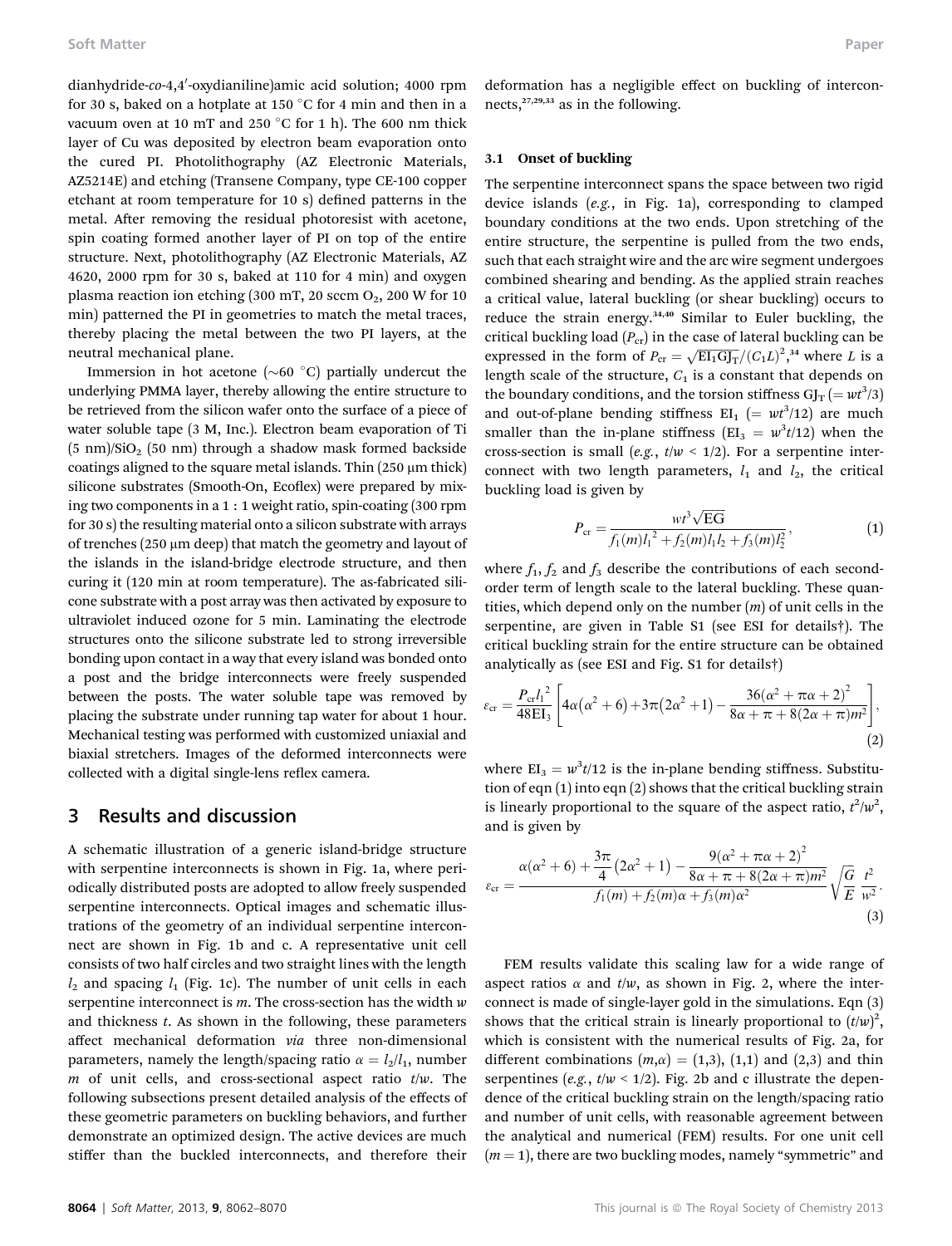

Fig. 2 Critical buckling strain of a serpentine interconnect under stretching, obtained from the analytic model and finite element method. The dependences of critical buckling strain on the square of the cross-sectional aspect ratio ( $t^2/w^2$ ) for ( $m,\alpha$ ) = (1,1), (1,3) and (2,3) (a), and the length/spacing ratio ( $\alpha$ ) for different numbers of unit cells (b and c). The insets of (b) (the deformed serpentine interconnects) show the contour of out-of-plane displacement normalized by its maximum value.

"anti-symmetric" (to be illustrated in detail in Fig. 3). Only the "anti-symmetric" mode occurs for  $m > 1$ . For the length/spacing ratio  $\alpha$  > 3, the critical buckling strain for a serpentine with multiple unit cells ( $m > 1$ ) increases linearly with  $\alpha$ .

The critical buckling mode determines the subsequent deformation paths in the postbuckling regime. Numerical results by FEM indicate that the critical buckling mode depends mainly on the length/spacing ratio  $\alpha$  and number of unit cells  $m$ , and is almost independent of the cross-sectional aspect ratio  $t/w$  for thin wires (e.g.,  $t/w < 1/2$ ) of current interest. Fig. 3a shows a diagram of the critical buckling mode in terms of the length/ spacing ratio and number of unit cells. Only the lowest order buckling modes (i.e. those with minimum strain energy) are presented. This diagram illustrates the existence of symmetric and anti-symmetric buckling modes. The symmetric mode can occur when the serpentine interconnect has one unit cell  $(m = 1)$ and length/spacing ratio  $\alpha$  > 2.4, while the anti-symmetric mode can occur in all the other cases. Fig. 3b provides diagrams of buckling modes for various  $m$  and  $\alpha$ , with contours of the normalized out-of-plane displacement  $u_3$  (normalized by the maximum  $u_3$ ). For  $m = 1$ , the symmetric mode (the top left corner of Fig. 3b) involves vertical displacement of the entire structure, and  $u_3$  is symmetric about the center. The straight regions on the left and right (attached to two clamped ends) are bent (color changes from green to red), while the straight region in the middle undergoes a rigid body translation (uniformly red color). The strain energy results mainly from bending and is linearly proportional to  $1/L^3$  for displacement loading,<sup>40</sup> where L is the length. For the anti-symmetric buckling mode with  $m = 1$  (e.g., the bottom left corner of Fig. 3b), the two curved parts move vertically up and down, respectively, and  $u_3$  is anti-symmetric

about the center; the straight regions on the left and right have negligible  $u_3$  (uniformly green color); the straight region in the middle undergoes significant twisting, as evidenced by the color change across the width. The strain energy here results mainly from twisting and is linearly proportional to 1/L. <sup>40</sup> Comparison of bending energy  $(\sim 1/L^3)$  to twisting energy  $(\sim 1/L)$  suggests that the anti-symmetric buckling mode is energetically favorable for short interconnects (i.e., small  $\alpha$ ). Such mechanisms are confirmed by the critical buckling strains extracted from FEM and their dependence on the length/spacing ratio, as shown in Fig. S2.†

#### 3.2 Postbuckling process and stretchability

As the applied strain exceeds the critical buckling strain, the serpentine structures undergo lateral buckling to reduce the strain energy, and accordingly, the strain level in the structure. This section examines postbuckling behaviors associated with the two modes in Section 3.1, and identifies a scaling law for limits in stretchability.

Fig. 4 illustrates the evolution of deformations associated with the two different buckling modes for strains between 0% and 80%, through experimental images and numerical results. Test samples fabricated for this purpose consist of freestanding, multilayer traces, with materials and stack designs [PI  $(1.2 \mu m)/Cu$   $(0.6 \mu m)/PI$   $(1.2 \mu m)$ , where PI denotes polyimide], between square pads that bond to raised posts molded onto the surface of an underlying elastomer substrate. Here, the geometric parameters of the serpentines place them in the transition region between two different buckling modes, such that both modes can occur. For the two modes, the left and right wires both experience combined deformations of bending and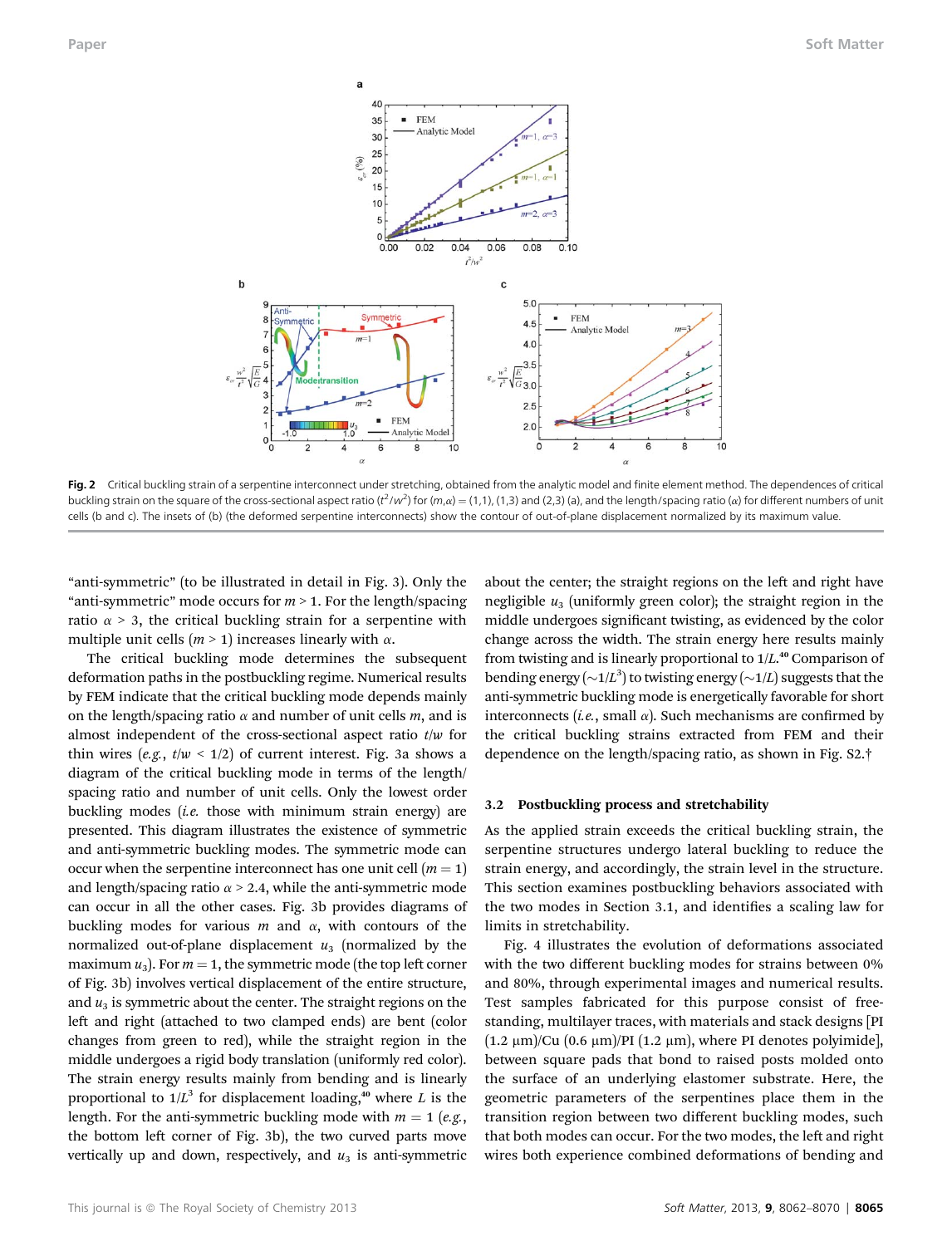

Fig. 3 Experimental and numerical analyses on the buckling mode of the serpentine interconnect under stretching. (a) The buckling modes for various interconnect length/spacing ratios and numbers of unit cells obtained using the finite element method; (b) the distribution of out-of-plane displacement for the buckling modes of the serpentine interconnect with different length/spacing ratios and different numbers of unit cells, based on the finite element method.

twisting during the postbuckling processes. As a consequence, the configurations appear similar in the top view. Nevertheless, the middle regions undergo different deformations: for the symmetric mode, relatively small deformations occur, such that the appearance is flat when viewed from the top; for the antisymmetric mode, the corresponding region is subject to twisting such that this same region appears to become narrower when viewed from the top with the increase in stretching. Although the deformation processes are completely different for these two modes, variations of the maximum principal strain in the metal layer are similar, as shown in Fig. 4a and c. For a fracture strain (i.e., elongation at break) of 10.0% for copper,<sup>41</sup> numerical results predict a stretchability of  $\sim$ 81% for both buckling modes, which is in reasonable agreement with the experimental measurement (85–90%). For reversible deformation, defined by the condition in which the serpentine interconnect returns to its initial configuration after the applied strain is released, the strain in the metal must remain below the yield strain ( $\sim$ 0.3%, for copper).<sup>42</sup> Here, FEM gives a maximum applied strain of  $\sim$ 43%, which again agrees with experimental results (40–50%).

In the following, we analyze the effects of geometric parameters on the maximum strain in the interconnect, and



Fig. 4 Experiments and numerical analyses on the buckling mechanisms of the serpentine interconnect with strain from 0% to 80%. The maximum principal strain in the metal layer versus the applied strain, and the deformation modes from experiments and numerical analyses, for both the symmetric (a and b) and anti-symmetric (c and d) modes, respectively. The interconnect has  $m = 1$  unit cell, length/spacing ratio  $\alpha = 2.4$ , cross-sectional aspect ratio t/w = 0.1, and normalized spacing  $l_1/w = 10$ . The scale bars in (b) and (d) are 1 mm.

determine a scaling law for elastic stretchability (the maximum applied strain for reversible deformation) of the whole structure. The out-of-plane and in-plane bending strains during the lateral postbuckling processes are proportional to the thickness and width, respectively.<sup>34</sup> For the serpentine structure, the maximum principal strain during reversible deformation in the postbuckling regime can be expressed as

$$
\varepsilon_{\max} = F_1\left(\varepsilon_{\text{appl}}, m, \alpha\right) \frac{t}{l_1} + F_2\left(\varepsilon_{\text{appl}}, m, \alpha\right) \frac{w}{l_1},\tag{4}
$$

where  $F_1$  and  $F_2$  are non-dimensional functions of the applied strain  $\varepsilon_{\text{appl}}$ , *m* is the number of unit cells, and  $\alpha$  is the length/ spacing ratio. Such a linear dependence on the cross-sectional thickness and width is well supported by FEM for various loading stages, as shown in Fig. S3.† The out-of-plane bending strain is linearly proportional to the square root of the applied strain during postbuckling,<sup>34</sup> *i.e.*,  $F_1 \sim \sqrt{\varepsilon_{\text{appl}}}$ , which is confirmed by FEM as shown in Fig. S4.† The numerical results in Fig. S4† also show that the function  $F_2$  is linearly proportional to the square of the applied strain,  $\varepsilon_{\rm appl}^2$ , such that eqn (4) can be written as

$$
\varepsilon_{\max} = g_1(m, \alpha) \sqrt{\varepsilon_{\text{appl}}} \frac{t}{l_1} + g_2(m, \alpha) \varepsilon_{\text{appl}}^2 \frac{w}{l_1},\tag{5}
$$

where  $g_1$  and  $g_2$  are the coefficients of proportionality between  $F_1$  and  $\sqrt{\varepsilon_{\rm appl}}$  and between  $F_2$  and  $\varepsilon_{\rm appl}^{-2}$ , respectively, and both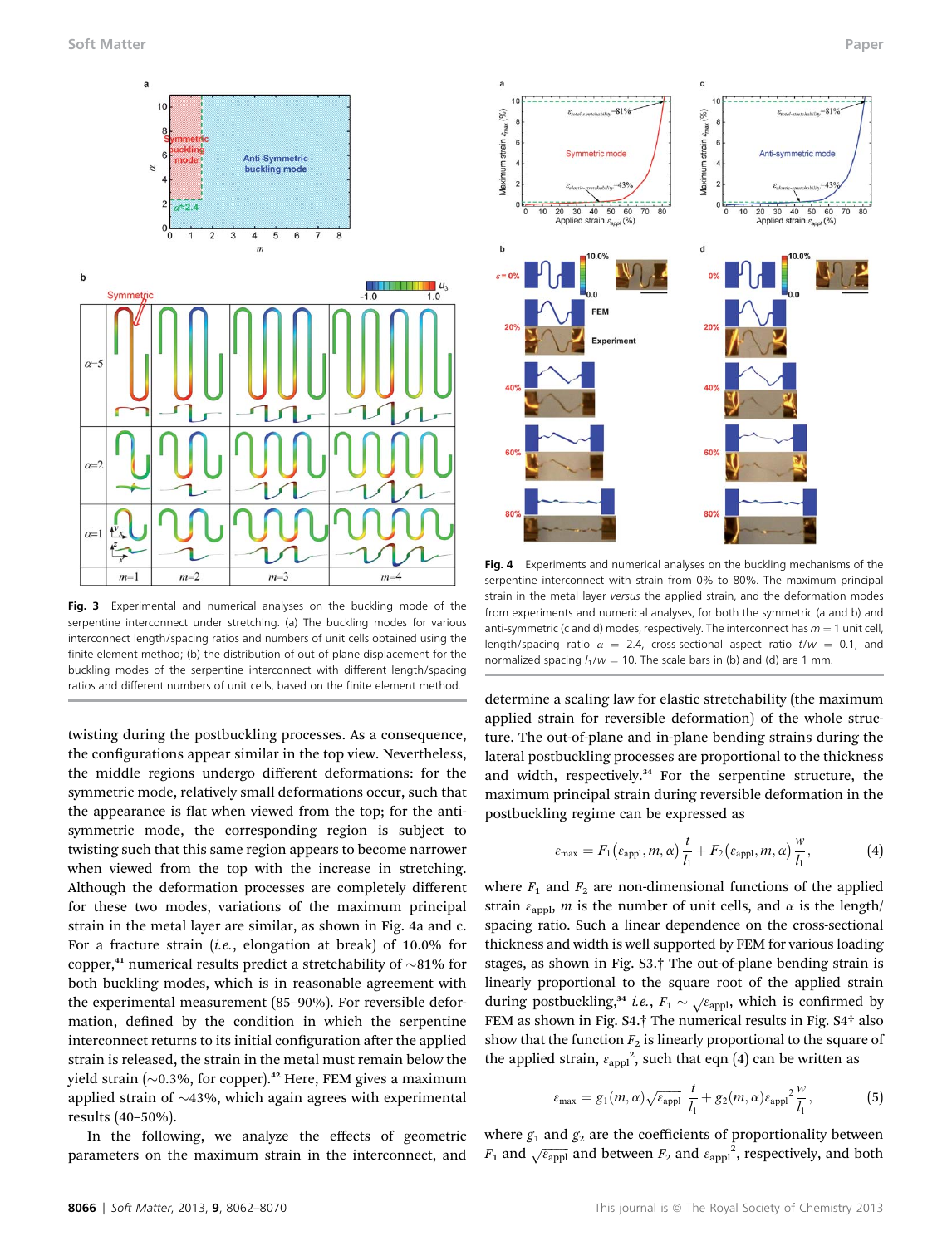depend on the number of unit cells  $m$  and the length/spacing ratio  $\alpha$ , and are given in Tables S2 and S3 (see ESI for details†); with the increase of  $\alpha$ , both  $g_1$  and  $g_2$  decrease and become independent of m, for  $m \ge 6$ . The out-of-plane bending strain [the first term on the right hand side of eqn  $(5)$ ] dominates in the initial stage of postbuckling, where the applied strain is small (such that  $\sqrt{\varepsilon_{\rm appl}} \gg \varepsilon_{\rm appl}^2$ ). The in-plane bending strain [the second term on the right hand side of eqn (5)] takes effect only when the applied strain is relatively large  $(\sqrt{\varepsilon_{\rm appl}} \sim \varepsilon_{\rm appl})^2$ . Based on eqn (5) and the yield criterion of  $\varepsilon_{\text{max}} = \varepsilon_{\text{yield}}$ , where  $\varepsilon_{\text{yield}}$  is the yield strain of the interconnect material (e.g., 0.3%) for copper), the elastic stretchability of the serpentine can be written as

$$
\varepsilon_{elastic-stretchability} = \lambda^2, \tag{6}
$$

where  $\lambda \geq 0$  is the solution of the following  $4^{\rm th}$  order algebraic equation that has a single positive solution,

$$
g_2(m,\alpha)\lambda^4 + g_1(m,\alpha)\frac{t}{w}\lambda - \frac{\varepsilon_{\text{yield}}l_1}{w} = 0. \tag{7}
$$

Eqn (6) and (7) indicate that the elastic stretchability increases with decreasing serpentine thickness (via  $t/w$ ) or increasing spacing or yield strain (via  $\varepsilon_{\text{yield}}l_1/w$ ). These predictions agree well with the numerical results for a large range of t/w and  $\varepsilon_{\text{yield}}l_1/w$ , as demonstrated in Fig. 5a for  $m = 1$  and  $\alpha = 3$ . Here, the interconnect is made of single-layer gold in the simulations, in order to be consistent with the theory. The thickness, width, spacing and yield strain come into play via two dimensionless combinations, namely  $t/w$  and  $\varepsilon_{\text{yield}}l_1/w$ . Fig. 5b shows the effects of the other two non-dimensional parameters, namely the number of unit cells  $m$  and the length/spacing ratio  $\alpha$ , for  $t/w = 0.05$  and  $\varepsilon_{\text{yield}} l_1/w = 0.015$ . The elastic stretchability increases with increasing length/spacing ratio, and is essentially independent of *m* for  $m \geq 6$ . In practical applications, the physical space for the serpentine is limited. This situation often demands large numbers of unit cells to achieve large length/ spacing ratios (and thus large stretchability), in layouts that maintain a relatively small amplitude.

Eqn  $(6)$  and  $(7)$  define the limits for elastic behavior in the serpentine; below these limits, the structure returns to its initial

configuration after release of the applied strain. Irreversible, plastic deformation occurs once the applied strain exceeds the elastic limit. To explore this regime, we adopt an elastic-ideally plastic constitutive model<sup>43</sup> for the metal layer (e.g., copper in experiments) to calculate the total stretchability, as defined by the applied strain required to induce  $\varepsilon_{\text{max}}$  that reaches the failure strain  $\varepsilon_{\text{failure}}$ . Fig. 4 demonstrates that both the predicted total stretchability (81%) and interconnect deformation beyond the elastic stretchability (43%) agree well with the experimental results (85% <  $\varepsilon$ <sub>total-stretchability</sub> < 90%, 40% <  $\varepsilon$ <sub>elastic-stretchability</sub> < 50%, and optical images). It should be pointed out that the elastic-ideally plastic model neglects plastic work hardening and therefore underestimates the total stretchability. The above analyses suggest that the elastic and full stretchabilities increase as the metal layer decreases. For example, the widely used bilayer of 5 nm Cr and 100 nm Au would give larger stretchability than the 600 nm Cu.

#### 3.3 Application of serpentine interconnects in the islandbridge structure

The above analysis can be used to guide designs of the islandserpentine bridge structure (Fig. 1) that achieve simultaneously high areal coverage of the active device and large elastic reversibility of the entire system. For square islands,<sup>15,16,26</sup> a high areal coverage requires spacing between neighboring islands that are small compared to their characteristic sizes. By contrast, large elastic stretchability demands large spacing so as to accommodate long interconnects. To balance these two competing goals, previous designs exploited surface relief structures on the elastomer substrates with buckled interconnects (originally straight and then buckled, via use of pre-strain in the substrate).<sup>26,35</sup> This approach is useful, but practically limited, in most cases, to levels of total stretchability less than 50%, without sacrificing areal coverage, mainly due to the relatively short interconnects and their inability to make efficient use of the space between the islands. Serpentine interconnects resolve this issue by providing a space-filling curvature that maximizes utilization of this area.

Fig. 6 demonstrates a stretchable copper electrode with a serpentine interconnect (see Fig. S5 for detailed dimensions†) and square posts (with a depth of  $250 \mu m$ ) between the substrate



Fig. 5 The scaling law of elastic stretchability. (a) The elastic stretchability versus the cross-sectional aspect ratio t/w for various  $\varepsilon_{\text{yield}}/w$ ,  $m = 1$  and  $\alpha = 3$ ; (b) the elastic stretchability versus the length/spacing ratio  $\alpha$  of the interconnect for various unit cell numbers m, t/w = 0.05, and  $\varepsilon_{\text{yield}}/1/w$  = 0.015.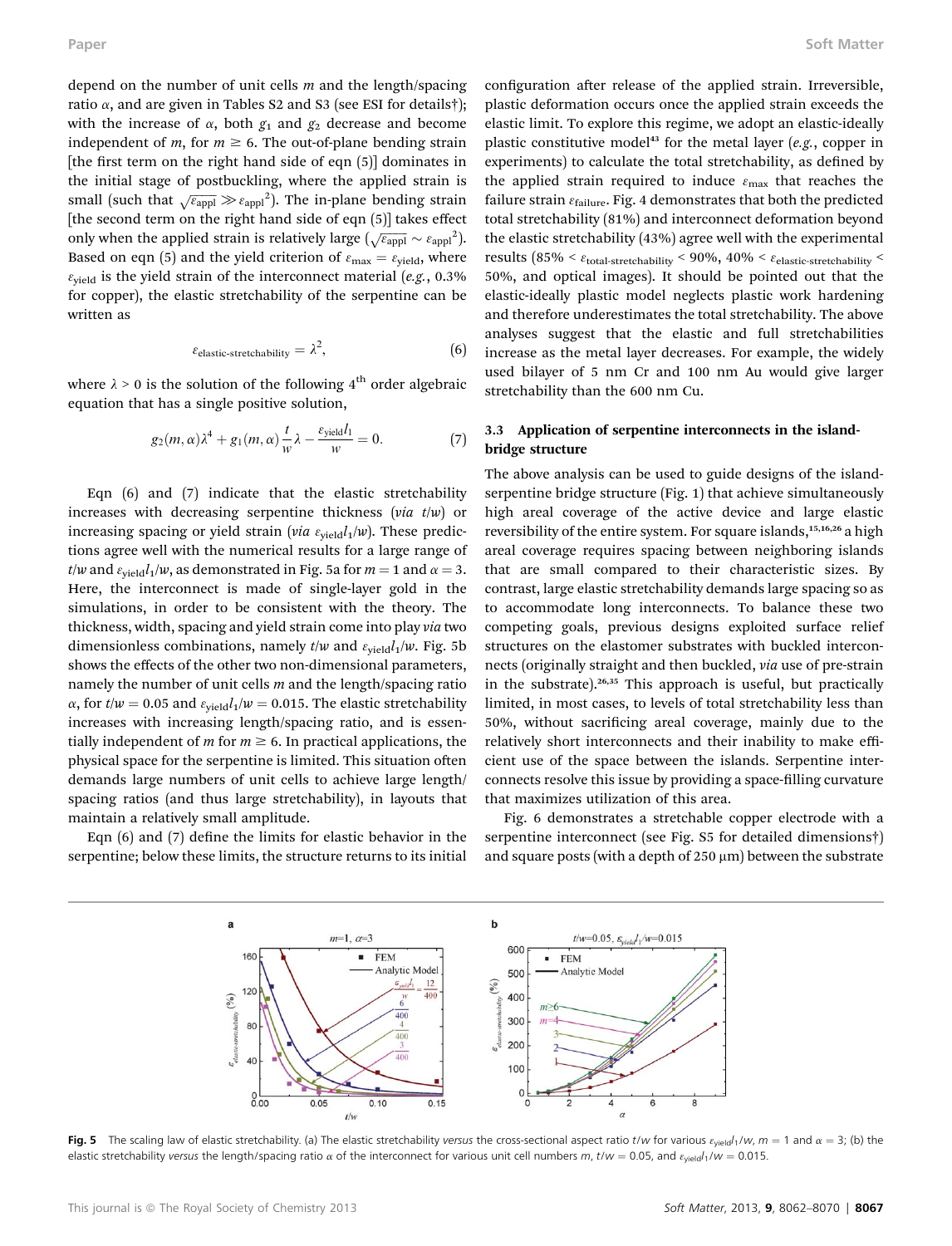

Fig. 6 Design optimization of the serpentine interconnect for the island-bridge structure with ultra-high areal coverage (~81%) and total stretchability (~172%). (a) Optical images of the island-bridge structure with a  $6 \times 6$  array; (b) the I–V curves of the serpentine interconnects under different levels of biaxial strains (0%, 50%, 100% and 150%), indicating the minimum effect of the strain on the interconnect conductivity; (c) experimental and (d) numerical results of the deformation modes under different levels of biaxial strains ( $\varepsilon$ ). The scale bars in (a) and (c) are 1 mm.

and islands, which, as confirmed by experiments and numerical simulations, has an areal coverage of 81%, and a biaxial elastic stretchability of 134% and total stretchability of 172%. Test samples fabricated for this purpose consist of a free-standing copper interconnect  $(0.6 \mu m)$  in thickness) sandwiched by two PI layers  $(1.2 \mu m)$  in thickness). Besides the utilization of square posts (Fig. S6b†), the technique of selective bonding (Fig. S6a†) could also be adopted to avoid a drastic strain concentration in the substrate. The predicted deformation modes (in Fig. 6d) by FEM show reasonable agreement with the optical images (in Fig. 6c). In the experiment, the interconnect fractures when the biaxial applied strain is between  $\sim$ 150% and  $\sim$ 180%, which agrees well with predictions from FEM  $(\sim 172\%)$ . Even up to biaxial strains of  $\sim$ 150%, the electrical resistances of the serpentine interconnects, as measured between two adjacent islands, are similar to values in the undeformed state, as seen in the measured current–voltage curves of Fig. 6b. Although the copper interconnects have piezoresistance (with a gauge factor of  $\sim$ 2),<sup>44</sup> the resistance essentially does not change even under

extreme stretching (e.g.,  $\sim$ 150%) because of the low strain level in the interconnect (<0.51% for 150% biaxial stretching) and the localized characteristics of strain distribution shown in Fig. 4. Serpentines with these geometries can be nearly fully extended before failure. The areal coverage and stretchability both exceed values achieved in recently reported examples that use straight, Euler buckled interconnects.<sup>26,35</sup>

### 4 Conclusion

The work presented here represents systematic studies of critical buckling strains and postbuckling behaviors of serpentine structures suitable as interconnects in stretchable electronics, through analytical modeling, FEM, and experiments. The resulting scaling laws can be useful in the development of future designs. Both numerical and experimental results show two (symmetric and anti-symmetric) buckling modes and the parameters, i.e. the length/spacing ratio and the number of unit cells, that govern their occurrence. The detailed deformations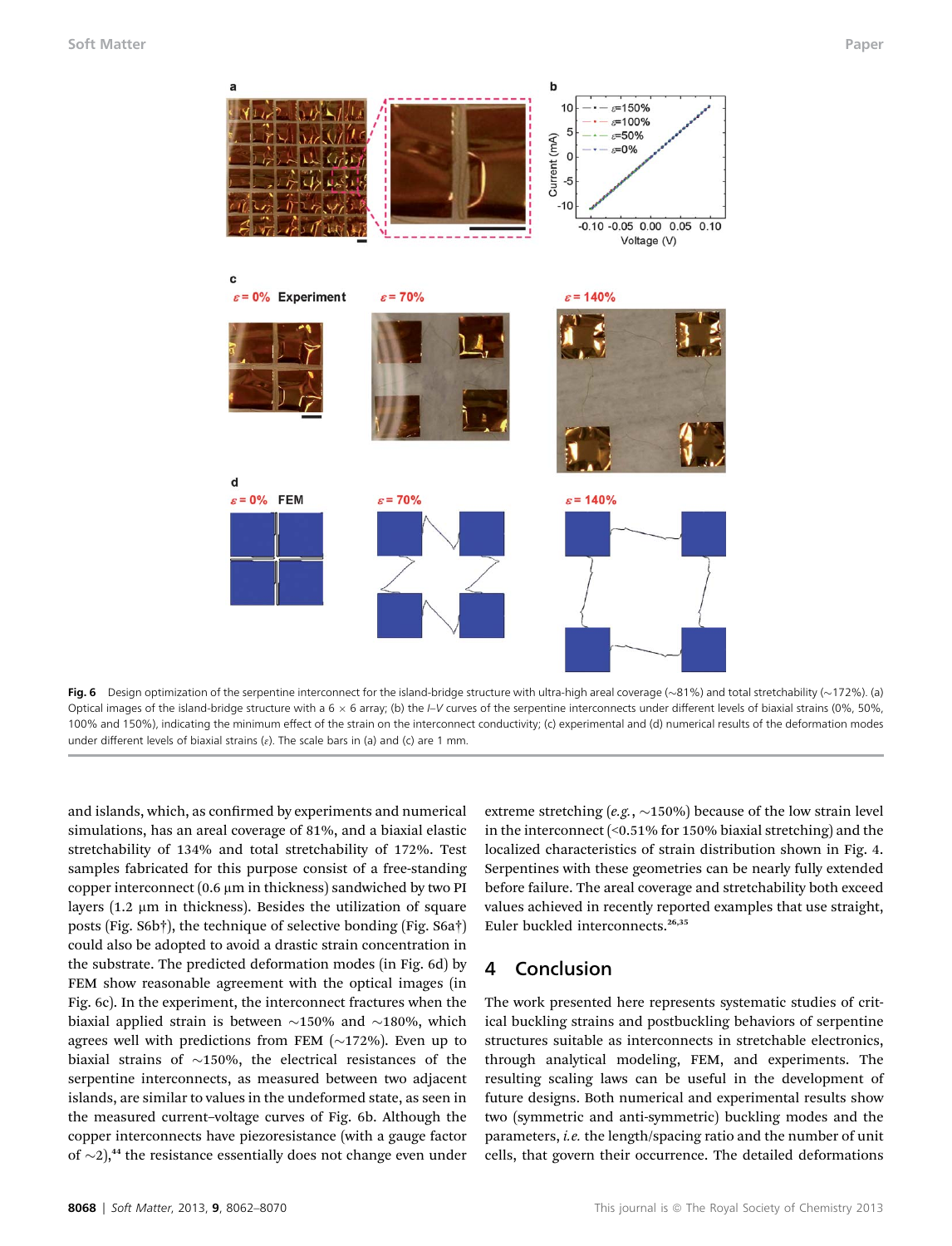for both modes and their dependence on applied strain are revealed through numerical simulations and experimental images. The collective results allow straightforward optimization in the design of island-bridge structures to balance areal coverage of the islands with stretchability. The enhancement of system stretchability  $(e.g., to >150%)$  in the design of an islandbridge structure also requires the development of high-performance soft materials, or novel structural design in the soft substrate, such as fabricating surface relief structures as presented herein. This is because without using these relief structures, the substrate between two neighboring islands would experience extremely large strain (e.g.,  $\sim$ 1000%, larger than the fracture strain of most soft materials) for a large areal coverage (e.g.,  $\sim$ 81%) and applied strain (e.g.,  $\sim$ 100%). The concepts presented have general utility for future work in stretchable semiconductor systems, especially those that demand high coverage of active devices, such as stretchable energy storage devices,<sup>45</sup> photovoltaics,<sup>13</sup> and electronic eye-ball cameras.<sup>15</sup>

## Acknowledgements

Y. H. and J. A. R. acknowledge the support from NSF (ECCS-0824129 and CMMI-0749028). Y. H. also acknowledges the support from NSFC.

## References

- 1 S. P. Lacour, S. Wagner, Z. Y. Huang and Z. Suo, Appl. Phys. Lett., 2003, 82, 2404–2406.
- 2 S. P. Lacour, J. Jones, S. Wagner, T. Li and Z. G. Suo, Proc. IEEE, 2005, 93, 1459–1467.
- 3 D. Y. Khang, H. Q. Jiang, Y. Huang and J. A. Rogers, Science, 2006, 311, 208–212.
- 4 T. Sekitani, Y. Noguchi, K. Hata, T. Fukushima, T. Aida and T. Someya, Science, 2008, 321, 1468–1472.
- 5 T. Sekitani, H. Nakajima, H. Maeda, T. Fukushima, T. Aida, K. Hata and T. Someya, Nat. Mater., 2009, 8, 494–499.
- 6 M. Kaltenbrunner, G. Kettlgruber, C. Siket, R. Schwodiauer and S. Bauer, Adv. Mater., 2010, 22, 2065–2067.
- 7 J. A. Rogers, T. Someya and Y. G. Huang, Science, 2010, 327, 1603–1607.
- 8 Z. G. Suo, MRS Bull., 2012, 37, 218–225.
- 9 S. Wagner and S. Bauer, MRS Bull., 2012, 37, 207–217.
- 10 T. Sekitani and T. Someya, MRS Bull., 2012, 37, 236–245.
- 11 P. Gorrn, W. Z. Cao and S. Wagner, Soft Matter, 2011, 7, 7177–7180.
- 12 Y. Hwang, H. A. Cho, S. H. Kim, H. S. Jang, Y. Hyun, J. Y. Chun, S. J. Park and H. C. Ko, Soft Matter, 2012, 8, 7598–7603.
- 13 J. Yoon, A. J. Baca, S. I. Park, P. Elvikis, J. B. Geddes, L. F. Li, R. H. Kim, J. L. Xiao, S. D. Wang, T. H. Kim, M. J. Motala, B. Y. Ahn, E. B. Duoss, J. A. Lewis, R. G. Nuzzo, P. M. Ferreira, Y. G. Huang, A. Rockett and J. A. Rogers, Nat. Mater., 2008, 7, 907–915.
- 14 D. H. Kim, N. S. Lu, R. Ma, Y. S. Kim, R. H. Kim, S. D. Wang, J. Wu, S. M. Won, H. Tao, A. Islam, K. J. Yu, T. I. Kim,

R. Chowdhury, M. Ying, L. Z. Xu, M. Li, H. J. Chung, H. Keum, M. McCormick, P. Liu, Y. W. Zhang, F. G. Omenetto, Y. G. Huang, T. Coleman and J. A. Rogers, Science, 2011, 333, 838–843.

- 15 H. C. Ko, M. P. Stoykovich, J. Z. Song, V. Malyarchuk, W. M. Choi, C. J. Yu, J. B. Geddes, J. L. Xiao, S. D. Wang, Y. G. Huang and J. A. Rogers, Nature, 2008, 454, 748–753.
- 16 G. Shin, I. Jung, V. Malyarchuk, J. Z. Song, S. D. Wang, H. C. Ko, Y. G. Huang, J. S. Ha and J. A. Rogers, Small, 2010, 6, 851–856.
- 17 B. P. Timko, T. Cohen-Karni, G. H. Yu, Q. Qing, B. Z. Tian and C. M. Lieber, Nano Lett., 2009, 9, 914–918.
- 18 J. Viventi, D. H. Kim, J. D. Moss, Y. S. Kim, J. A. Blanco, N. Annetta, A. Hicks, J. L. Xiao, Y. G. Huang, D. J. Callans, J. A. Rogers and B. Litt, Sci. Transl. Med., 2010, 2, 24ra22.
- 19 S. Wagner, S. P. Lacour, J. Jones, P. H. I. Hsu, J. C. Sturm, T. Li and Z. G. Suo, Phys. E, 2004, 25, 326–334.
- 20 T. Someya, T. Sekitani, S. Iba, Y. Kato, H. Kawaguchi and T. Sakurai, Proc. Natl. Acad. Sci. U. S. A., 2004, 101, 9966– 9970.
- 21 S. C. B. Mannsfeld, B. C. K. Tee, R. M. Stoltenberg, C. Chen, S. Barman, B. V. O. Muir, A. N. Sokolov, C. Reese and Z. N. Bao, Nat. Mater., 2010, 9, 859–864.
- 22 K. Takei, T. Takahashi, J. C. Ho, H. Ko, A. G. Gillies, P. W. Leu, R. S. Fearing and A. Javey, Nat. Mater., 2010, 9, 821–826.
- 23 T. Sekitani and T. Someya, Adv. Mater., 2010, 22, 2228–2246.
- 24 T. Sekitani, U. Zschieschang, H. Klauk and T. Someya, Nat. Mater., 2010, 9, 1015–1022.
- 25 D. H. Kim, N. S. Lu, Y. G. Huang and J. A. Rogers, MRS Bull., 2012, 37, 226–235.
- 26 J. Lee, J. A. Wu, M. X. Shi, J. Yoon, S. I. Park, M. Li, Z. J. Liu, Y. G. Huang and J. A. Rogers, Adv. Mater., 2011, 23, 986–991.
- 27 D. H. Kim, J. Z. Song, W. M. Choi, H. S. Kim, R. H. Kim, Z. J. Liu, Y. Y. Huang, K. C. Hwang, Y. W. Zhang and J. A. Rogers, Proc. Natl. Acad. Sci. U. S. A., 2008, 105, 18675–18680.
- 28 D. H. Kim, Y. S. Kim, J. Wu, Z. J. Liu, J. Z. Song, H. S. Kim, Y. G. Y. Huang, K. C. Hwang and J. A. Rogers, Adv. Mater., 2009, 21, 3703–3707.
- 29 D. H. Kim, Z. J. Liu, Y. S. Kim, J. Wu, J. Z. Song, H. S. Kim, Y. G. Huang, K. C. Hwang, Y. W. Zhang and J. A. Rogers, Small, 2009, 5, 2841–2847.
- 30 R. H. Kim, H. Tao, T. I. Kim, Y. H. Zhang, S. Kim, B. Panilaitis, M. M. Yang, D. H. Kim, Y. H. Jung, B. H. Kim, Y. H. Li, Y. G. Huang, F. G. Omenetto and J. A. Rogers, Small, 2012, 8, 2812–2818.
- 31 T. Li, Z. G. Suo, S. P. Lacour and S. Wagner, J. Mater. Res., 2005, 20, 3274–3277.
- 32 H. Q. Jiang, Y. G. Sun, J. A. Rogers and Y. G. Huang, Int. J. Solids Struct., 2008, 45, 2014–2023.
- 33 J. Song, Y. Huang, J. Xiao, S. Wang, K. C. Hwang, H. C. Ko, D. H. Kim, M. P. Stoykovich and J. A. Rogers, J. Appl. Phys., 2009, 105, 123516.
- 34 Y. W. Su, J. Wu, Z. C. Fan, K. C. Hwang, J. Z. Song, Y. G. Huang and J. A. Rogers, J. Mech. Phys. Solids, 2012, 60, 487–508.